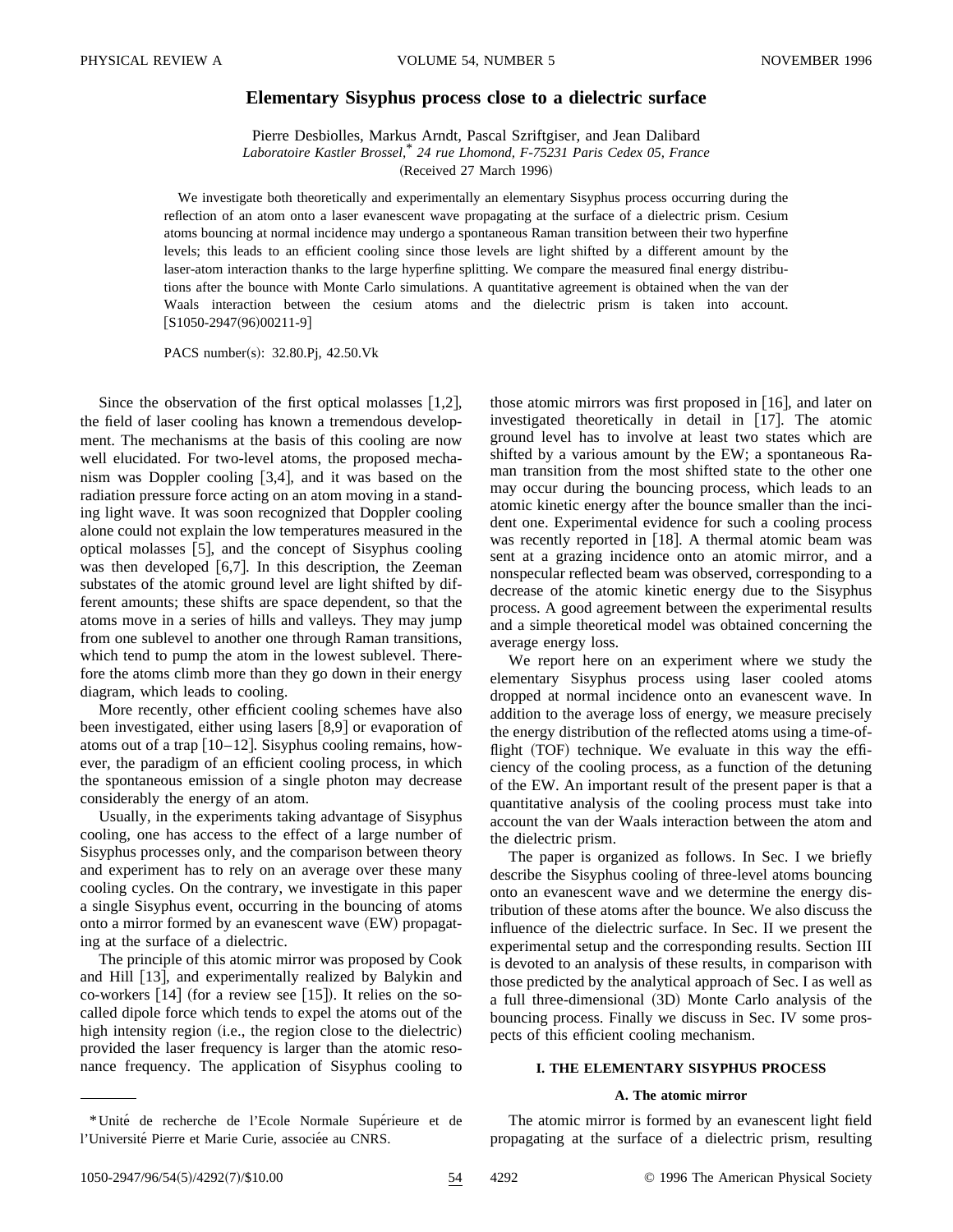

FIG. 1. Atoms are dropped from a MOT located 3.2 mm above a mirror formed by a laser evanescent wave. They are detected through the absorption of a probe laser beam located in the vicinity of the mirror surface.

from the total internal reflection of a laser running wave (Fig. 1). This wave is linearly polarized parallel to the dielectric surface; the resulting evanescent field is then linearly polarized and it varies along the vertical direction (perpendicular to the dielectric surface) as

$$
\mathbf{E}(z) = \mathcal{E}_0 \mathbf{e}_x \exp(-\kappa z), \tag{1}
$$

where  $\kappa^{-1}$  is the decay length of the field amplitude and  $\mathcal{E}_0$  the value of the electric field on the interface. We restrict ourselves here to the analysis of the atomic motion along the *z* direction only; a full 3D analysis of this motion will be given in Sec. III.

The interaction between the field and the atom, which we model first as a two-level *g*-*e* system, is characterized by two parameters: the detuning  $\delta = \omega_L - \omega_A$  between the laser  $\omega_L$ and the atomic resonance frequency  $\omega_A$  for the *g*-*e* transition, and the Rabi frequency  $\Omega_0 = d\mathcal{E}_0/2\hbar$ , proportional to the atomic dipole moment *d* of the *g*-*e* transition. We assume here that the level *g* is stable, and that the level *e* has a radiative lifetime  $1/\Gamma$ . The atom-field interaction generates two classes of phenomena  $[19]$ . The reactive part of the coupling results in the dipole potential, which coincides with the ac Stark shift of the ground state  $g$  [20] for a weak laser excitation  $(\Omega^2 \ll \Gamma^2 + 4\delta^2)$ . For  $\delta \gg \Gamma$ , this potential is

$$
U_g(z) = \frac{\hbar \,\Omega_0^2}{4\,\delta} \exp(-2\,\kappa z). \tag{2}
$$

The dissipative part of the coupling leads to absorption and subsequent spontaneous emission of photons. The probability for a spontaneous process during a time interval *dt* is given by

$$
dn_a = \Gamma \frac{\Omega_0^2}{4\delta^2} \exp(-2\kappa z) dt.
$$
 (3)

The average number of scattered photons during a bounce is calculated by integrating Eq.  $(3)$  along the classical atomic trajectory which results in  $[21,22]$ 

$$
n_p = \frac{\Gamma}{\delta} \frac{m v_0}{\hbar \kappa},\tag{4}
$$



FIG. 2. Sisyphus cooling in the evanescent wave. The laser detuning with respect to the state  $F_g$ =3 differs by  $\Delta/2\pi$ =9.2 GHz from that of  $F_g$ =4. (a) The potential-energy difference between the two states depends on the atom position in the evanescent wave. The atoms are initially prepared in  $F<sub>g</sub>=3$ . If a spontaneous Raman transition towards  $F<sub>g</sub>=4$  occurs during the bounce, the atom loses potential energy and emerges from the evanescent wave mirror with a velocity reduced with respect to the incident one. (b) Branching ratios for the decay to the ground states.

where  $\Gamma$ ,  $v_0$ , *m* are the atomic natural width, velocity, and mass, respectively. In the following, we restrict to situations where  $n_p \ll 1$  so that  $n_p$  can be considered as the probability for a scattering event during a bounce.

## **B. Sisyphus effect in an evanescent field**

We consider now a three-level atom, with an unstable excited state *e* and two stable ground states. In our experiment, these two states correspond to the hyperfine ground levels  $(6s_{1/2}, F_g=3$  and  $F_g=4$ ) of the cesium atom separated by  $\Delta = 2\pi \times 9.193$  GHz. The excited state corresponds to the level  $6p_{3/2}$ , whose hyperfine structure can be neglected since it is small compared with the laser detunings chosen in the experiment.

The interaction between the atom and the evanescent wave gives rise to a potential which depends on the ground state [Fig.  $2(a)$ ]:

$$
U_3(z) = \frac{\hbar \Omega_0^2}{4\delta} \exp(-2\kappa z),
$$
 (5)

$$
U_4(z) = \frac{\hbar \Omega_0^2}{4(\delta + \Delta)} \exp(-2\kappa z) = \frac{\delta}{\delta + \Delta} U_3(z), \qquad (6)
$$

where  $\delta = \omega_L - \omega_3$  is the detuning between the laser frequency and the atomic resonance corresponding to the transition  $6s_{1/2}$ ,  $F_g = 3 \rightarrow 6p_{3/2}$ . The potential  $U_4(z)$  is proportional to  $U_3(z)$ , but weaker.

Consider an atom in state  $F<sub>g</sub>=3$  with kinetic energy  $E_i = mv_0^2/2$  entering into the wave. It experiences the repulsive potential, so that its kinetic energy decreases, whereas its potential energy increases. If we choose the intensity and the detuning such as to get  $n_p \leq 1$ , the spontaneous emission process, if it occurs, will preferentially take place in the vicinity of the classical turning point  $z_0$ , given by  $E_i = U_3(z_0)$  (see Fig. 2). The atom may then fall back in either one of the two ground states.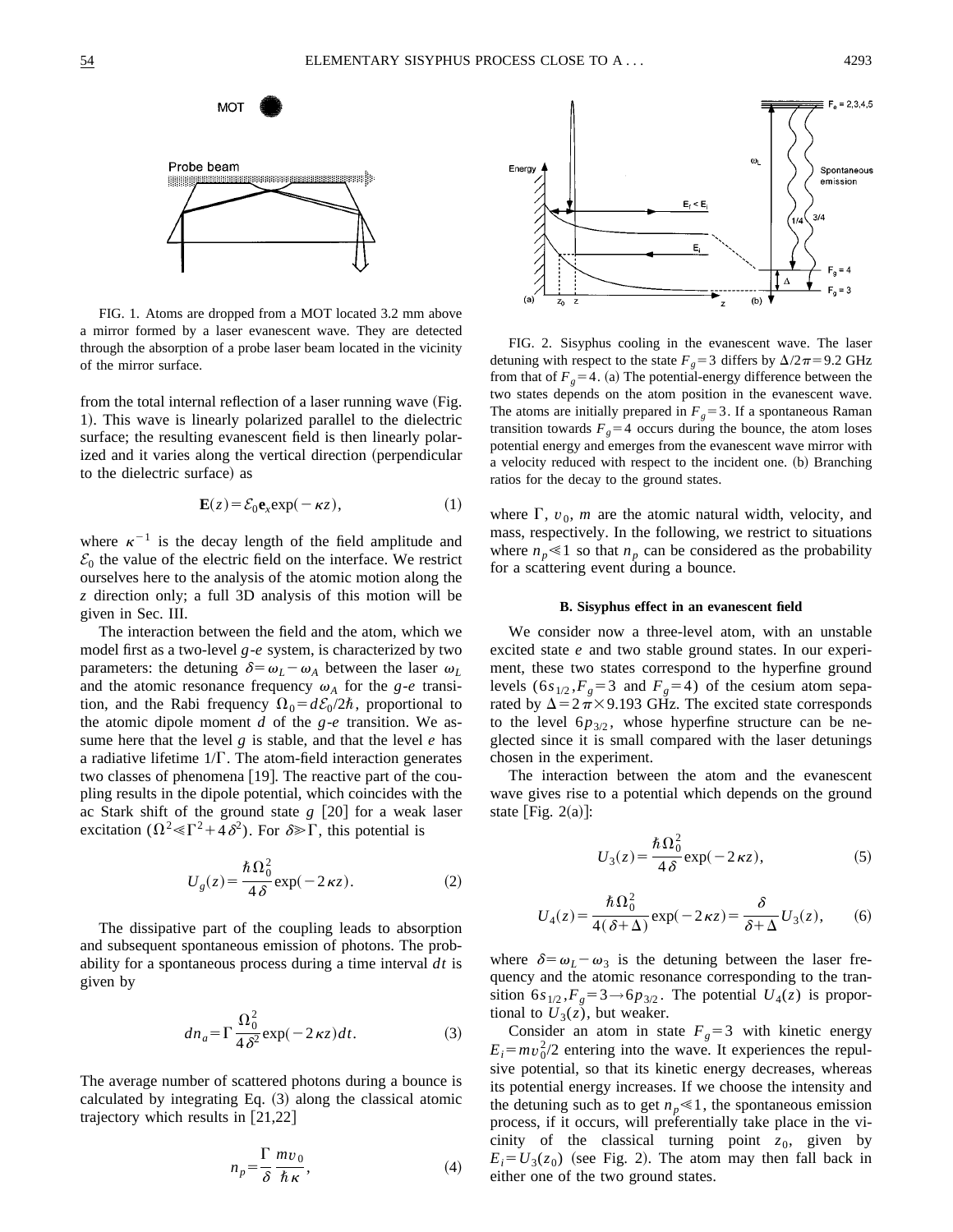If it ends up in  $F_g = 3$ , it will continue on its way, without being perturbed, if we neglect the atomic recoil during absorption and emission. However, the atom may also fall into  $F<sub>g</sub>=4$ . While the kinetic energy remains constant during this transition, the atom now experiences the potential  $U_4(z)$ which is weaker than  $U_3(z)$ . After the bounce, the atomic kinetic energy  $E_f = mv_f^2/2$  is thus smaller than the initial one  $[16,17]$ .

For an atom in the state  $F<sub>g</sub>=4$ , the probability for a spontaneous emission during the reflection is  $n_p \delta/(\delta + \Delta)$ , which is small compared to  $n_p$  as long as  $\delta \ll \Delta$ . We will therefore neglect the probability for an atom in state  $F<sub>g</sub>=4$  to return to state  $F<sub>g</sub>=3$ . The probability for a successful Sisyphus process during the bounce is then given by

$$
n_s = c_{3 \to 4} n_p , \qquad (7)
$$

where  $c_{3\rightarrow 4}$  is the branching ratio for the excited atom to fall into the state  $F<sub>g</sub>=4$  after a spontaneous emission [Fig. 2(b)]. For a linear polarization of the laser and an isolated atom, we find  $c_{3\rightarrow 4}$ =0.25; in Sec. III, we take into account the modifications of this coefficient due to the presence of the dielectric prism  $\lceil 23 \rceil$ .

We now derive the energy distribution of the atoms after one bounce, taking into account the spatial variation of both the probability for a jump, and the energy loss in such a jump (see also [17]). The final energy  $E_f$  of an atom after a Sisyphus process occurring in *z* is

$$
E_f = E_i \left( 1 - \frac{\Delta}{\delta + \Delta} \exp[-2\kappa(z - z_0)] \right). \tag{8}
$$

The loss of potential energy is maximal when the scattering process occurs at  $z_0$ . The final energy in this case is given by

$$
E_f^{\min} = E_i \frac{\delta}{\delta + \Delta}.
$$
 (9)

We now consider a group of *N* atoms in state  $F<sub>g</sub> = 3$ . A fraction  $n_sN$  of these incident atoms is transferred to the state  $F<sub>g</sub>=4$  at a random time during the bounce. Using (3), we derive the energy distribution  $\rho(E) = dn/dE$  after the reflection:

$$
\rho(E) = N \frac{n_s}{4} \frac{1}{\sqrt{E_i}} \left( \frac{\delta + \Delta}{\Delta} \right)^{1/2} \frac{1}{\sqrt{E - E_f^{\text{min}}}}
$$

$$
\times \left[ 2 - \theta \left( E - E_i \frac{\delta}{\delta + \Delta} \exp(2 \kappa z_0) \right) \right]. \tag{10}
$$

The term involving the Heaviside function  $\theta$  originates from the fraction of atoms that are transferred from  $F<sub>g</sub>=3$  to  $F<sub>g</sub>=4$  before they arrive at the turning point and whose remaining energy  $E_f$  is larger than the repulsive potential  $U_4(0)$ ; those atoms stick to the dielectric surface and they do not contribute to the final signal.

## **C. Influence of the dielectric surface**

As the atoms enter the EW, they also approach the dielectric surface, which creates an attractive van der Waals poten-



FIG. 3. Potential resulting from the combined effects of the dipole force and the van der Waals force. The exact values for  $z_3$ and  $z_4$  depend on the Rabi frequency, the detuning, and the transverse position with respect to the center of the Gaussian EW; a typical value is  $z_{3/4} \approx \kappa^{-1}$ .

tial. In the case of alkali-metal ground state atoms, this interaction potential is scalar and it does not depend on the considered hyperfine level  $[23]$ :

$$
U_{\text{vdW}}(z) = -\frac{\epsilon}{\left(\kappa z\right)^3},\tag{11}
$$

where  $\epsilon = h \times 110$  kHz for Cs. The total resulting potentials where  $\epsilon = h \times 110$  kHz for Cs. The total resulting potentials  $\overline{U}_{3/4} = U_{3/4} + U_{\text{vdW}}$  are quite different from the initial ones (Fig. 3). They remain repulsive in a few wavelengths distance from the surface, but become attractive close to it.

ce from the surface, but become attractive close to it.<br>The two potentials  $\overline{U}_3$  and  $\overline{U}_4$  reach their maximum value away from the dielectric surface in  $z_3$  and  $z_4$  ( $z_4 > z_3$ ). The away from the dielectric surface in  $z_3$  and  $z_4$  ( $z_4 > z_3$ ). The modified classical turning point  $\overline{z_0}$  is now determined from

$$
E_i = \frac{\hbar \Omega_0^2}{4 \delta} \exp(-2\kappa \overline{z_0}) - \frac{\epsilon}{(\kappa \overline{z_0})^3}.
$$
 (12)

If the turning point is far enough from the dielectric surface It the turning point is far enough from the dielectric surface<br>(more precisely if  $\overline{z_0} > z_4$ ), the minimal achievable energy  $E_f^{\text{min}}$  of the atoms after a Sisyphus process is given by

$$
E_f^{\min} = E_i \frac{\delta}{\delta + \Delta} - \frac{\Delta}{\delta + \Delta} \frac{\epsilon}{(\kappa \overline{z_0})^3}.
$$
 (13)

On the contrary, if  $z_3 \leq z_0 \leq z_4$ , the minimum final energy is On the contrary, if  $z_3 < z_0 < z_4$ , the minimum final energy is simply the height of the potential barrier  $\overline{U}_4(z_4)$ . In this case, the probability for sticking after a Sisyphus process is increased since the atoms undergoing a transition in the vicincreased since the atoms undergoing a transition in the vicin-<br>ity of the turning point  $\overline{z_0}$  experience an attractive potential incoming on state  $F<sub>g</sub>=4$ .

In addition, the van der Waals interaction affects the prob-In addition, the van der Waals interaction affects the prob-<br>ability for a Sisyphus process. First, the potential  $\overline{U}_3(z)$  is smoother than  $U_3(z)$ . Therefore the atoms spend more time around the turning point, where the probability for a Sisyphus process reaches its maximum. Secondly, the spontaneous emission rate of an atom close to a dielectric surface is enhanced [23]; this effect is significant for  $z < \lambda/2\pi$ , where  $\lambda$  is the optical wavelength related to the atomic transition. These additional effects are included in the Monte Carlo analysis which is presented in Sec. III.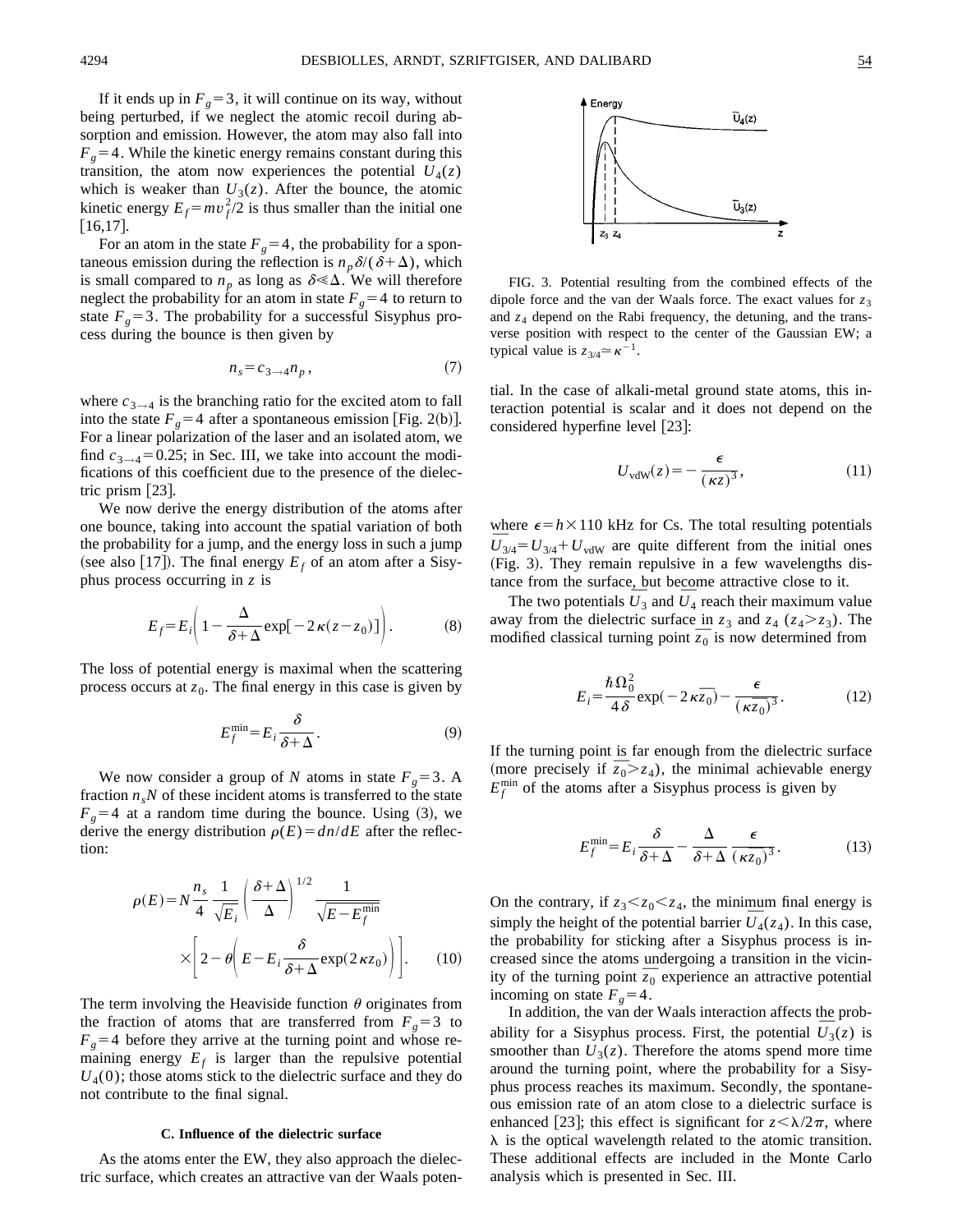

FIG. 4. A fraction of ground state  $(F<sub>g</sub>=3)$  atoms bouncing on the mirror can undergo a Sisyphus transition towards  $F<sub>g</sub>=4$  in the evanescent wave. The energy loss results in a shorter arrival time in the probe beam.

# **II. EXPERIMENT**

#### **A. Experimental setup**

The experimental configuration has been described in detail in  $[24,25]$ . Atoms are prepared in a double magnetooptical trap  $(MOT)$  configuration. In the upper cell, an ensemble of  $\sim 10^8$  cold cesium atoms is loaded from the background vapor in 1 s. The atoms are then released and fall into the lower cell where they are retrapped in a second MOT, whose center is located 3.2 mm above the mirror. The residual vapor pressure in the lower cell is low (about  $3 \times 10^{-9}$  mbar) so that the collisions of the bouncing atoms with the residual gas are negligible. The MOT lasers are nearly resonant with the  $F_g=4\rightarrow F_e=5$  transition and have to be complemented by a repumping laser resonant with the  $F_g = 3 \rightarrow F_e = 4$ , in order to compensate for off-resonant hyperfine pumping  $(F_g=4\rightarrow F_e=4\rightarrow F_g=3)$ . In order to further cool the atoms we switch to an ''optical molasses'' (lower intensity, larger detuning, no magnetic field). We then block the repumping laser at a time referred to as  $t=0$  in the following. Consequently almost all atoms are optically pumped into the  $F<sub>g</sub>=3$  ground state in which they no longer interact with the light and fall under the influence of gravity. At  $t=6$  ms, we also block the main lasers resonant with the  $F<sub>g</sub>=4 \rightarrow F<sub>e</sub>=5$  transition. The small remaining fraction of atoms in  $F<sub>g</sub>=4$  can be neglected in the following; indeed the detuning of the evanescent wave mirror with respect to this detuning of the evanescent wave mirror with respect to this state is too large for the potential  $\overline{U}_4$  to reflect atoms that are dropped onto the mirror from a height of 3.2 mm.

The atomic mirror is made of a fused silica prism with a concave spherical region polished into its top surface  $[22,24]$ . The EW is generated by total internal reflection of a 100 mW diode laser beam with an angle of incidence of 58° ( $\kappa^{-1}$  = 0.19  $\mu$ m). The beam waist on the mirror is about 400  $\mu$ m. At  $t=30$  ms the mirror laser is switched on for a period of 2 ms using an acousto-optic modulator.

The Sisyphus transition occurs during this bounce and changes the velocity of the reflected atoms. In order to analyze the energy distribution of these atoms, we perform a TOF measurement starting at  $t=43$  ms (Fig. 4). We record the absorption of a horizontal probe laser beam resonant with the  $F_g = 4 \rightarrow F_e = 5$  transition. The probe is centered 450  $\mu$ m above the evanescent wave mirror. It grazes the plane dielectric surface, since the mirror is situated at the bottom of the concave region 400  $\mu$ m below this surface (Fig. 1). The probe has a horizontal width of 4 mm and a vertical width of



FIG. 5. Time-of-flight curves: (a) atoms are released in  $F<sub>g</sub>=3$ above a mirror detuned to  $\delta/2\pi=3$  GHz. The atoms are detected both in state  $F<sub>g</sub>=3$  and  $F<sub>g</sub>=4$  using a probe beam including a repumping laser. The slowed atoms arrive first (peak centered at  $t_{\text{Sis}}$ =53 ms) followed by the uncooled atoms (peak centered at  $t=83$  ms). (b) Same experiment without a repumping beam in the probe; only atoms in state  $F<sub>g</sub>=4$  are detected. (c) Same experiment with atoms released in state  $\ddot{F}_g=4$ . No Sisyphus effect can occur in that case since the potential for  $F<sub>g</sub>=3$  is attractive.

200  $\mu$ m, which limits the resolution of our TOF measurement to  $\sim$  1 ms, given by the time an atom spends in the probe. The probe intensity is about 0.2  $mW/cm<sup>2</sup>$ ; at this low intensity, the number of scattered photons per atom is proportional to the time spent by this atom in the probe. In addition the optical thickness is negligible so that finally the absorption signal is proportional to the atomic density. The probe may be mixed with a repumping beam  $F_g = 3 \rightarrow F_e = 4$ , so that we can choose between the detection of atoms either in  $F<sub>g</sub>=4$  or in both hyperfine states. We can therefore determine the proportion of atoms undergoing the Sisyphus transition.

#### **B. Experimental results**

Figure  $5(a)$  gives a typical atomic TOF curve. It shows the probe absorption as a function of time *t*. The bouncing period for atoms in state  $F<sub>g</sub>=3$ , which undergo a specular reflection, is  $\sim$  53 ms. These atoms cross the probe laser mixed with the repumping beam at  $t=83$  ms. Atoms undergoing a Sisyphus transition lose energy during the reflection and leave the mirror at a smaller velocity and with a shorter bouncing period. They arrive first at the detection laser and they give rise to a corresponding broad peak of low height, whose maximum is located around the arrival time  $t_{\text{Sis}} = 53$ ms. The signal was recorded using a mirror detuning of  $\delta$ =2 $\pi$ ×3000 MHz and a repumping laser was introduced in the probe beam so that both ground hyperfine levels were detected.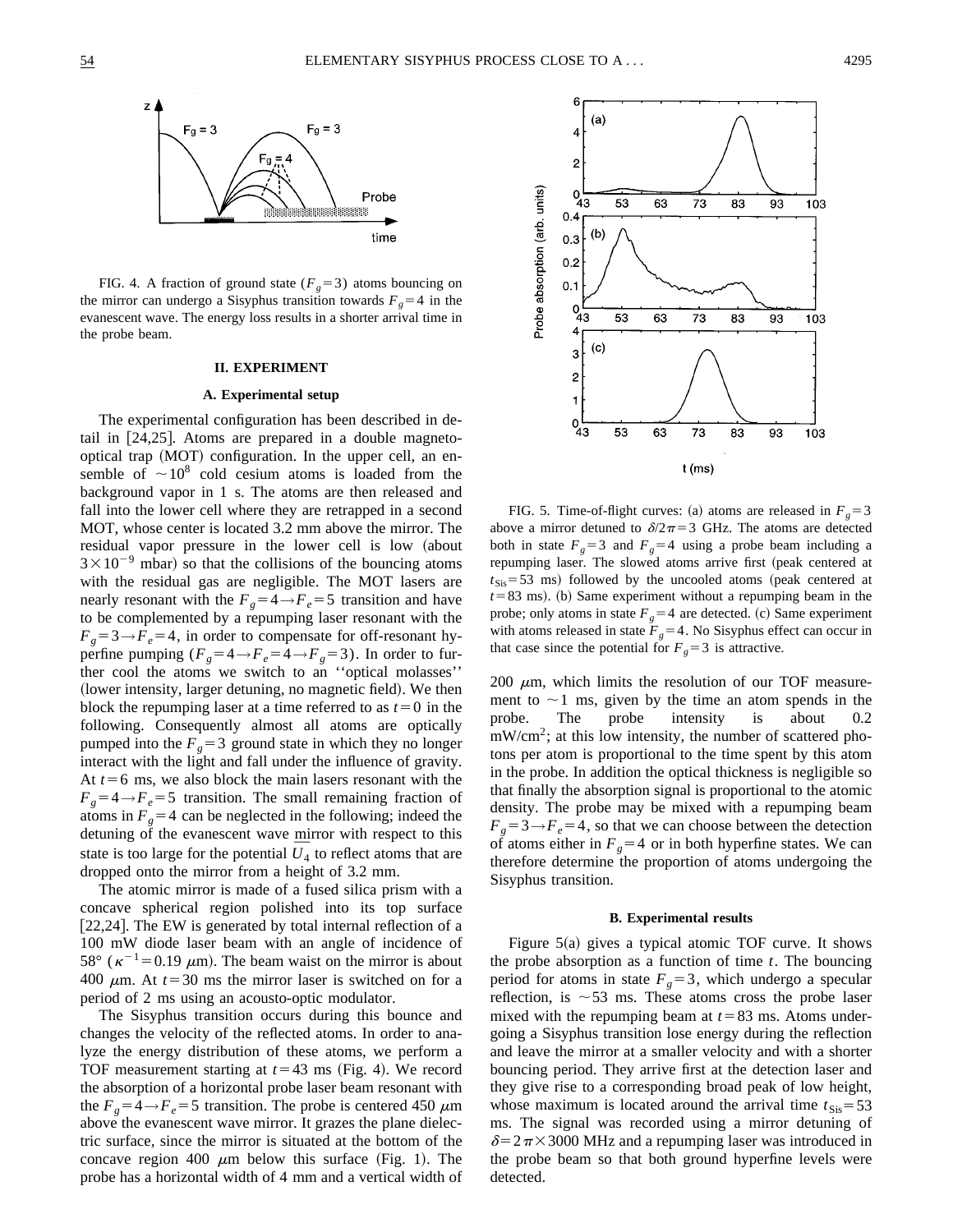

FIG. 6. Peak arrival time in the probe  $t_{\text{Sis}}$  of the atoms having undergone a Sisyphus transition during the bounce.  $\bullet$ , experimental data; dotted line, 1D prediction deduced from  $(9)$ ; continuous line, 3D Monte Carlo result including the van der Waals interaction between the atom and the dielectric prism; broken line, 3D Monte Carlo result neglecting the van der Waals interaction.

In order to prove that this signal corresponds to atoms undergoing a Sisyphus process, we performed two additional experiments. First, we repeated the measurement detecting only atoms in the state  $F<sub>g</sub>=4$ , i.e., without repumping laser. The result is presented in Fig.  $5(b)$ . The peak previously detected at 83 ms, which corresponds to atoms in state  $F<sub>g</sub>=3$ , nearly disappears [26], whereas the earlier observed signal is unchanged. The atoms corresponding to this broad peak maximum at  $t_{\text{Sis}}$  are thus in state  $F_g$ =4. In the second experiment, atoms are dropped in state  $\overrightarrow{F}_g=4$ . The detuning 3000 MHz of the mirror beam is now related to the resonance  $F_e = 4 \rightarrow F_e = 5$ . As the energy difference between the two hyperfine levels is  $\Delta = 2\pi \times 9193$  MHz, the mirror beam is actually red detuned with respect to the transition  $F<sub>g</sub>=3 \rightarrow F<sub>e</sub>=2,3,4$ . The evanescent wave potential is now attractive for atoms in state  $F<sub>g</sub>=3$ , and no Sisyphus effect can occur. The experimental result, shown in Fig.  $5(c)$ , confirms this prediction since no signal is detected before the peak at 83 ms.

To gain more information on the Sisyphus process, the initial experiment is repeated for several mirror detunings  $\delta/2\pi$  ranging between 2 GHz and 4.2 GHz. The upper value is imposed by the available laser intensity. Above this value, the number of reflected atoms is too small for the signal to be analyzed in a reliable way. The lower value is a consequence of the curved shape of the atomic mirror. For  $\delta/2\pi < 2$  GHz, atoms which undergo a Sisyphus transition in the vicinity of the turning point  $z_0$  lose so much kinetic energy that they can no longer escape the 400  $\mu$ m concave half sphere in the mirror. Consequently, they cannot be detected and the information about the real number of atoms in state  $F<sub>g</sub>=4$  is lost.

We first determine the variations with  $\delta$  of the time  $t_{\text{Sis}}$ , corresponding to the maximum of the signal due to the atoms having undergone a Sisyphus process during the bounce  $(Fig. 6)$ . In addition we have plotted in Fig. 6 the analytical predictions derived from  $(9)$ . We also use the time-of-flight signals obtained for various values of  $\delta$  to evaluate the fraction of atoms which undergo a Sisyphus transition. We first determine, for a given arrival time *t*, the velocity of the corresponding atoms as they crossed the probe beam. We then



FIG. 7. Transition probability  $F_g = 3 \rightarrow F_g = 4$  during the bounce on the mirror.  $\bullet$ , experimental data; dotted line, 1D prediction deduced from  $(7)$ ; continuous line, 3D Monte Carlo result including the van der Waals interaction between the atom and the dielectric prism; broken line, 3D Monte Carlo result neglecting the van der Waals interaction.

deduce the number of atoms in this velocity class by dividing the time-of-flight signal at *t* by the time spent by those atoms in the probe beam. Finally we integrate the result over the arrival time *t*. We apply this method both for the case of a measurement without repumping laser (detection of  $F<sub>g</sub>=4$ atoms only) and for the case where the repumping laser has been mixed to the probe (detection of all reflected atoms, independently of their hyperfine level). Figure 7 shows the results as a function of the mirror detuning. We indicate also the variations in  $1/\delta$  of this fraction of atoms, expected according to the simple relation  $(4)$ .

For the two quantities measured experimentally, i.e., minimal arrival time  $t_{\text{Sis}}$  and fraction of atoms undergoing a Sisyphus process, the agreement with the simple analytical model is only qualitatively correct. Significant deviations appear, especially for large detunings. Therefore we now turn to a more complete theoretical description of the Sisyphus process, which is based on a 3D numerical analysis of the atomic motion.

# **III. MONTE CARLO SIMULATION**

While the analytical description presented in Sec. II is very convenient for deriving scaling laws for the cooling process, we do not obtain from this 1D analysis a quantitative agreement with the experimental results. The initial atomic spread in position and velocity in the MOT, as well as the temporal width of the mirror pulse, introduce a convolution of the signal. The van der Waals interaction also affects this distribution, in particular by changing the value of the minimal achievable energy. The purpose of this section is to present a Monte Carlo simulation in which all those effects can be fully taken into account.

#### **A. Principle of the simulation**

The atomic source is a cloud of atoms whose motion is treated classically. The parameters of the source are adjusted to fit the TOF peak at 83 ms, corresponding to atoms bouncing elastically on the mirror. Positions and velocities are cho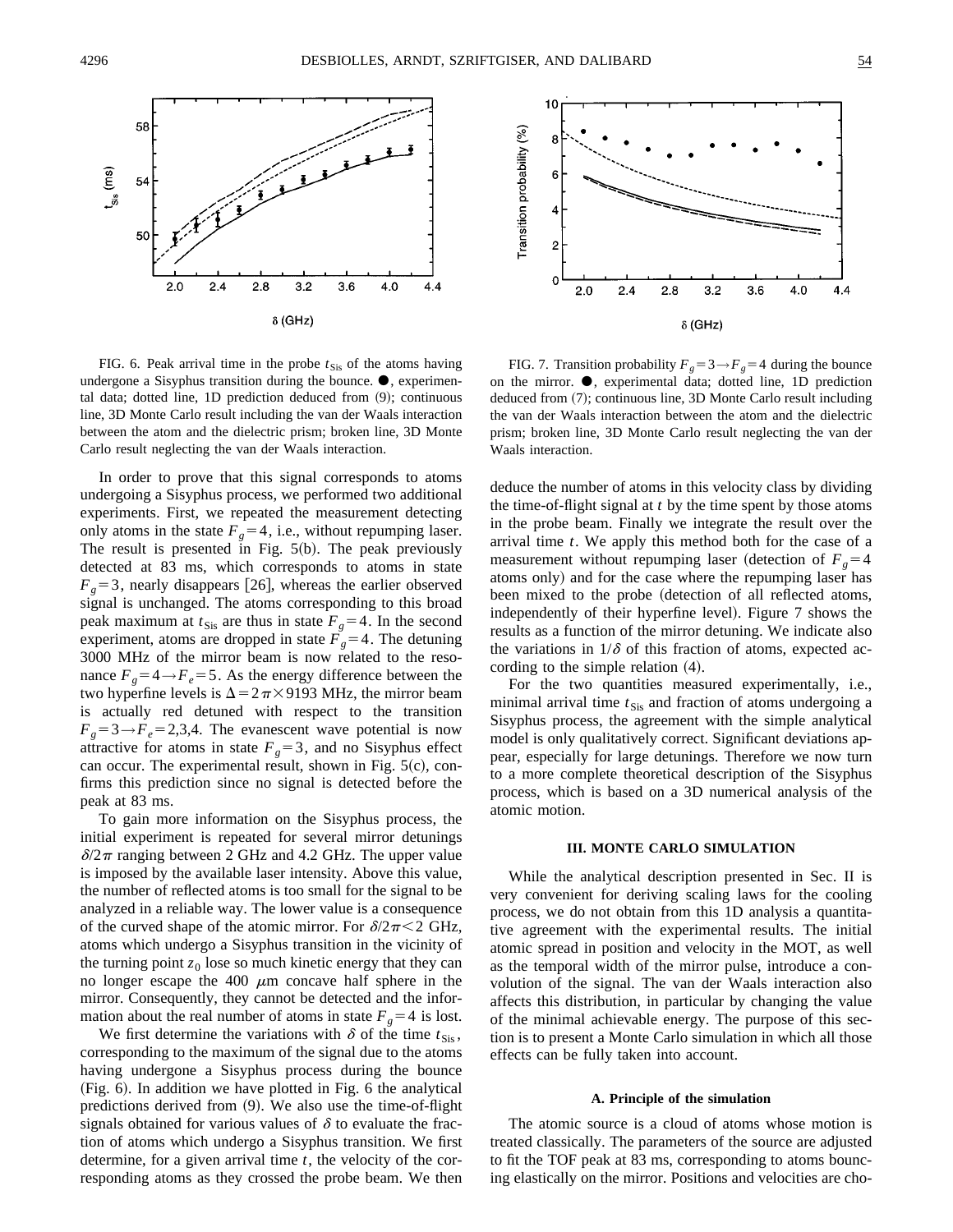sen randomly according to isotropic Gaussian distributions, with standard deviations, respectively, equal to 550  $\mu$ m and 2 cm  $s^{-1}$ . The evanescent wave mirror is located 3.2 mm below the center of the atomic cloud. Its transverse intensity is supposed to have a Gaussian profile. The corresponding waist  $w=400 \mu m$  is measured experimentally. The Rabi frewaist  $w = 400 \mu m$  is measured experimentally. The Rabi frequency entering in  $\overline{U}_{3/4}$  is determined through the measurement of the maximal detuning  $\delta_{\text{max}}$  at which atoms can bounce when they are dropped from a height of 3.2 mm. For our experimental situation, we find  $\delta_{\text{max}}=2\pi\times6500$  MHz. Taking into account the effect of the van der Waals interaction, this corresponds to  $\Omega_0 = 2 \pi \times 840 \text{ MHz}$  [27].

Atoms are released in the time interval 0–6 ms. Only atoms hitting the mirror during the 2 ms EW pulse centered at 31 ms are taken into account. For those atoms, we integrate the classical equation of motion in the potential grate the classical equation of motion in the potential  $\overline{U}_3(z)$  using a Runge-Kutta algorithm with adaptive step size. The probability *dn* that a spontaneous process occurs during a time step *dt* is calculated, and compared to a random number *r* equally distributed between 0 and 1. If  $dn > r$ , a spontaneous emission occurs. The final state,  $F<sub>g</sub>=3$  or  $F<sub>g</sub>=4$ , is determined using another random number. The evanescent wave potential is changed if the final state is  $F<sub>g</sub>=4$ , and the integration continues. This method outputs the atomic state and the velocity  $v_s$  after a successful bounce. The classical trajectories during the free flight and the passing through the probe are then calculated. This simulation can be repeated for different detunings, and provides curves very similar to the experimental time-of-flight signals presented in the preceding section.

## **B. Results of the simulation**

We now compare the results of the Monte Carlo simulation with the experimental signals obtained in the range of detuning  $2 \text{GHz} \le \delta / 2\pi \le 4.2 \text{ GHz}$ . We have plotted in Fig. 6 the time at which the calculated time-of-flight signal for  $F<sub>g</sub>=4$  atoms is maximal, to compare it with the measured  $t_{\text{Sis}}$ . The agreement between the two quantities is quite good, except for the small values for the detuning. Two explanations for this discrepancy can be proposed. First we note that the hyperfine splitting of the excited state ( $\approx$  500 MHz) is not negligible compared with  $\delta$ . Secondly, the EW potential is quite large for such small detunings and an important fracis quite large for such small detunings and an important fraction of the atoms have a turning point  $\overline{z}_0$  located in a distance larger than  $\lambda/2\pi$  from the dielectric; in this region, the van der Waals potential is reduced with respect to the  $1/z<sup>3</sup>$  law  $(11)$ . We have also shown in Fig. 6 the prediction of a Monte Carlo simulation which does not include the van der Waals interaction. It presents significant deviations from the experimental results: the peak related to atoms in  $F<sub>g</sub>=4$  is shifted and appears later, since the minimal achievable energy  $E_f^{\text{min}}$ is higher. This discrepancy is important mostly for large detunings, for which a large fraction of the atoms approach the dielectric surface closely.

We have plotted in Fig. 7 the Monte Carlo estimation for the fraction of atoms undergoing a Sisyphus process. The Monte Carlo result is found to be of the same order as the simple analytical prediction  $(7)$ . This is in apparent contradiction with the arguments presented at the end of Sec. I, according to which the probability for a Sisyphus process should increase: because of the van der Waals interaction, the atoms spend more time around the turning point and the spontaneous emission rate is enhanced. A close analysis of the dynamics in the Monte Carlo simulation reveals that, although these arguments are correct, the predicted increase is compensated by the sticking of a larger fraction of the atoms undergoing a Sisyphus process when the potential atoms undergoing a<br>  $U_4$  is replaced by  $\overline{U}_4$ .

The agreement between the Monte Carlo prediction for the fraction of cooled atoms and the experimental result is not as good as for the quantity  $t_{\text{Sis}}$ . It appears in Fig. 7 that the cooled fraction measured experimentally decreases less rapidly than the predicted one when the detuning  $\delta$  is increased. For the detuning  $\delta/2\pi$ =4.2 GHz, the measured transition rate is two times greater than predicted. We did not find any definitive explanation for this discrepancy. It might be due to the presence of light scattered from the prism, because of surface irregularities. This extra light source could increase the rate of Raman processes, while not changing significantly the sharp exponential mirror potential.

### **IV. CONCLUSIONS**

We have investigated an elementary step of Sisyphus cooling using cesium atoms bouncing on a mirror formed by an evanescent wave propagating at the surface of a dielectric prism. We have shown that the loss of energy measured experimentally is in good agreement with the theoretical predictions, provided the van der Waals interaction between the atom and the dielectric prism is taken into account. The importance of the van der Waals interaction for a quantitative description of the physics of the evanescent wave mirror has also been demonstrated by analyzing the fraction of bouncing atoms as a function of intensity and detuning  $[28]$ .

This elementary Sisyphus process can be a convenient tool to accumulate a large number of atoms in a restricted domain of space, increasing therefore the quantum degeneracy of the gas. As pointed out in  $[16]$  and  $[18]$ , the repetition of such processes, alternated with repumping phases transferring the atoms back to  $F<sub>g</sub>=3$ , should lead to an atomic gas with a kinetic energy of a few recoil energies  $\hbar^2 k^2/2m$  only, where  $\hbar k$  is the momentum of a single photon.

This Sisyphus process can also be used to populate efficiently the ground state of a potential confining the atoms in the vicinity of the dielectric prism, achieving thus a quasibidimensional gas  $[29-31]$ . This could provide an efficient way to prepare a 2D gas with a high quantum degeneracy.

### **ACKNOWLEDGMENTS**

We would like to acknowledge stimulating discussions and general encouragement from the ENS laser cooling group. We thank A. Steane for help in the setup of the experiment. M.A. acknowledges financial support by the Alexander von Humboldt Foundation. This work has been partially supported by DRET, CNRS, Collège de France, and DRED.